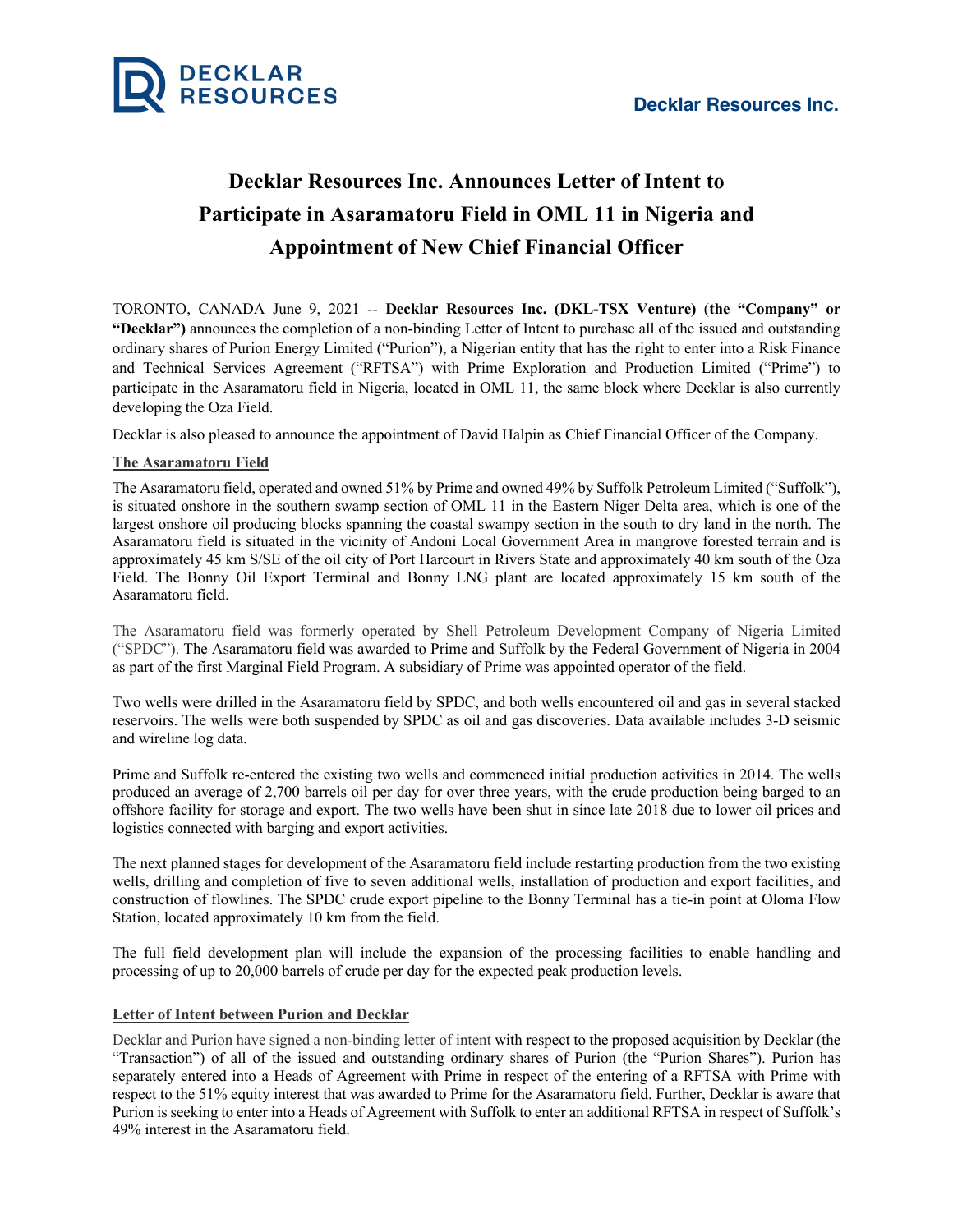The Transaction terms will be based on the issuance of up to 5,500,000 common shares of Decklar ("Decklar Shares"), as consideration for the acquisition of all the issued and outstanding Purion Shares. In the event Purion has not entered into an RFTSA in respect of the Suffolk interest at the time of completion of the Transaction, the number of Decklar Shares to be issued to the shareholders of Purion shall be 3,750,000. The specific terms of the Transaction remain under negotiation, and the Transaction will be structured and definitive agreements entered into following the review and consideration of applicable tax, securities, corporate law and other relevant considerations and shall be subject to the mutual agreement of Decklar and Purion, acting reasonably. The Letter of Intent shall terminate with Decklar and Purion having no further obligations to each other under the agreement upon mutual written agreement to terminate or by either party if definitive agreements have not been entered into by July 15, 2021. The Transaction will be subject to customary conditions precedents to completion, including approval of the TSX Venture Exchange.

### **Appointment of New Chief Financial Officer**

Decklar is pleased to announce the appointment of Mr. David Halpin as Chief Financial Officer of the Company.

Mr. Halpin brings over 25 years of experience in management and as a finance and accounting executive and consultant for public and private Canadian and international resource companies, including several Nigeria-based oil and gas companies.

David is the former CFO and Senior Financial Advisor for Mart Resources, Inc., a TSX-listed company with oil production in Nigeria that had a peak market capitalization of over CDN \$750 million. He was also a director of a TSXV-listed company focused on exploration and development of oil and gas opportunities in Saskatchewan and Alberta and was a founder and CFO of a TSXV-listed healthcare and insurance software company. Mr. Halpin is also the VP Finance of the Company's wholly-owned subsidiary Decklar Petroleum Limited, a position he has held since mid-2020.

He is a Certified Management Accountant (CMA) from the Institute of Management Accountants and holds a B.Sc. in Business Administration from Arizona State University.

Duncan Blount, CEO and Director of Decklar, stated:

"Mr. Halpin succeeds Paula Kember, who served the Company and its predecessor company for 13 years in various roles including most recently CFO and Corporate Secretary. We wish to sincerely thank Paula for her important role in bringing the Company to where we are now. Paula played a fundamental role in the development and evolution of the Company, and we wish her the best in all her future endeavors."

Mr. Blount continued, "We would also like to welcome Mr. Halpin to the executive management team and look forward to working together as we build Decklar Resources into a multi-asset producing oil company."

The Company will continue to engage Ms. Kember as a consultant as may be needed from time to time and to assist with the transition of duties.

#### **For further information:**

Duncan T. Blount Chief Executive Officer Telephone: +1 305 890 6516 Email: dblount@decklarresources.com

David Halpin Chief Financial Officer Telephone: +1 403 816 3029 Email:davidhalpin@decklarpetroleum.com

Investor Relations: info@decklarresources.com

Neither the TSX Venture Exchange nor its Regulation Services Provider (as that term is defined in policies of the TSX **Venture Exchange) accepts responsibility for the adequacy or accuracy of this release.**